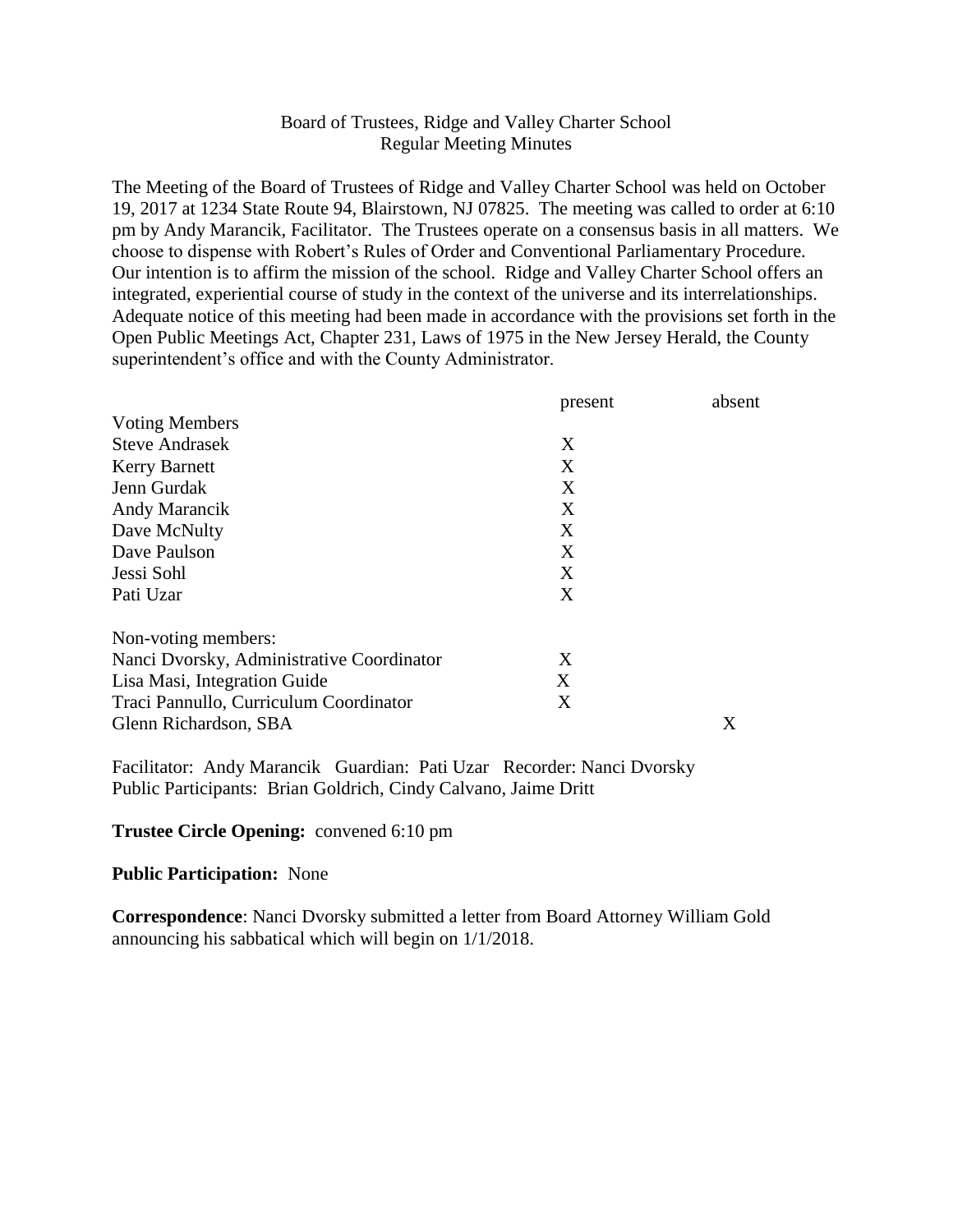# **Leadership Team Updates:**

**Integration Guide Report:** Lisa Masi reported that the 8<sup>th</sup> grade group was on their overnight expedition at Genesis Farm, the  $6/7<sup>th</sup>$  grade groups had a great overnight expedition on the Delaware River, the  $4/5<sup>th</sup>$  grade groups had a successful overnight onsite at the school, the  $2/3<sup>rd</sup>$ grade groups are headed to Princeton Blairstown Center in early November for their overnight, and the  $K/I<sup>st</sup>$  grade students are busy planning their family potlucks. Lisa gave a recap of the Charter School Conference in Newark, attended by Lisa, Traci Pannullo, and Nanci Dvorsky. Ridge and Valley Charter School was highlighted as one of the innovation stories of the 20 years of charter schools in New Jersey and our alumni, Dillon Uzar, was one of the graduates invited to speak during the evening celebration on Tuesday night. Lisa and Traci were part of a panel discussion with other charter school leaders on Education for Sustainability.

**Curriculum Coordinator Report:** Traci Pannullo reported that the Ramapo College practicum student has applied to do her student teaching semester at our school. Traci recapped the Charter School Renewal Site Team visit with many great anecdotal stories of the day. She also mentioned that at the end of the day debrief the team leader, Julie Bunt, commented that they were very impressed with the program they saw and that it truly reflects the innovation that was the intention of the charter school legislation. Traci also reported that we have received a request from the Academy for Environmental Studies which is part of the Morris County Technical High School Program to partner with them as they work to evolve their curriculum design.

**Administrative Coordinator Report:** Nanci Dvorsky reported: Approval of the September 21, 2017 minutes, with corrections. **Resolution 10.19.17.a** To approve payment of bills in the amount of \$175,952.27 which includes payroll . Approved unanimously. **Resolution 10.19.17.c** To accept the 2016 NJSIG Eric West Safety Grant in the amount of \$1350.00. Approved unanimously. **Resolution 10.19.17.d** To approve contracting with Lillian Burgos for hourly social worker services in the amount of \$80.00 per hour. Approved unanimously. **Resolution 10.19.17.e** To approve the following substitute Guides for the 2017-2018 school year: Barbara Popek, Walter Kruegel, Abbee Hart, Jill Gladd, Laraine Reedy, Karin Hammons, Leslie Fedarick, Amy Ferrara, Dace Gulbis, Ryan Diggle, Evelyn Meisenbacher, Charlie Keppler, Abigail Sheridan, and Michael Christensen. Also Michelle Scharch, Dana Caulkins, and Faith Pedersen as substitute nurses. Approved unanimously. **Resolution 10.19.17.f** To accept the Nursing Service Plan for the 2017-2018 school year. Approved unanimously. Nanci gave an enrollment update noting that the current number of students is 127. Community Service Day was a productive Saturday work day at the school with many families helping to accomplish the many diverse tasks.

**Business Administrator Report: Resolution 10.19.17.b** To approve the Board Secretary and Treasurers Reports for September 2017 and to certify that no major account or fund has been over expended and to confirm that sufficient funds are available to meet the schools financial obligations for the remainder of the year. Approved unanimously.